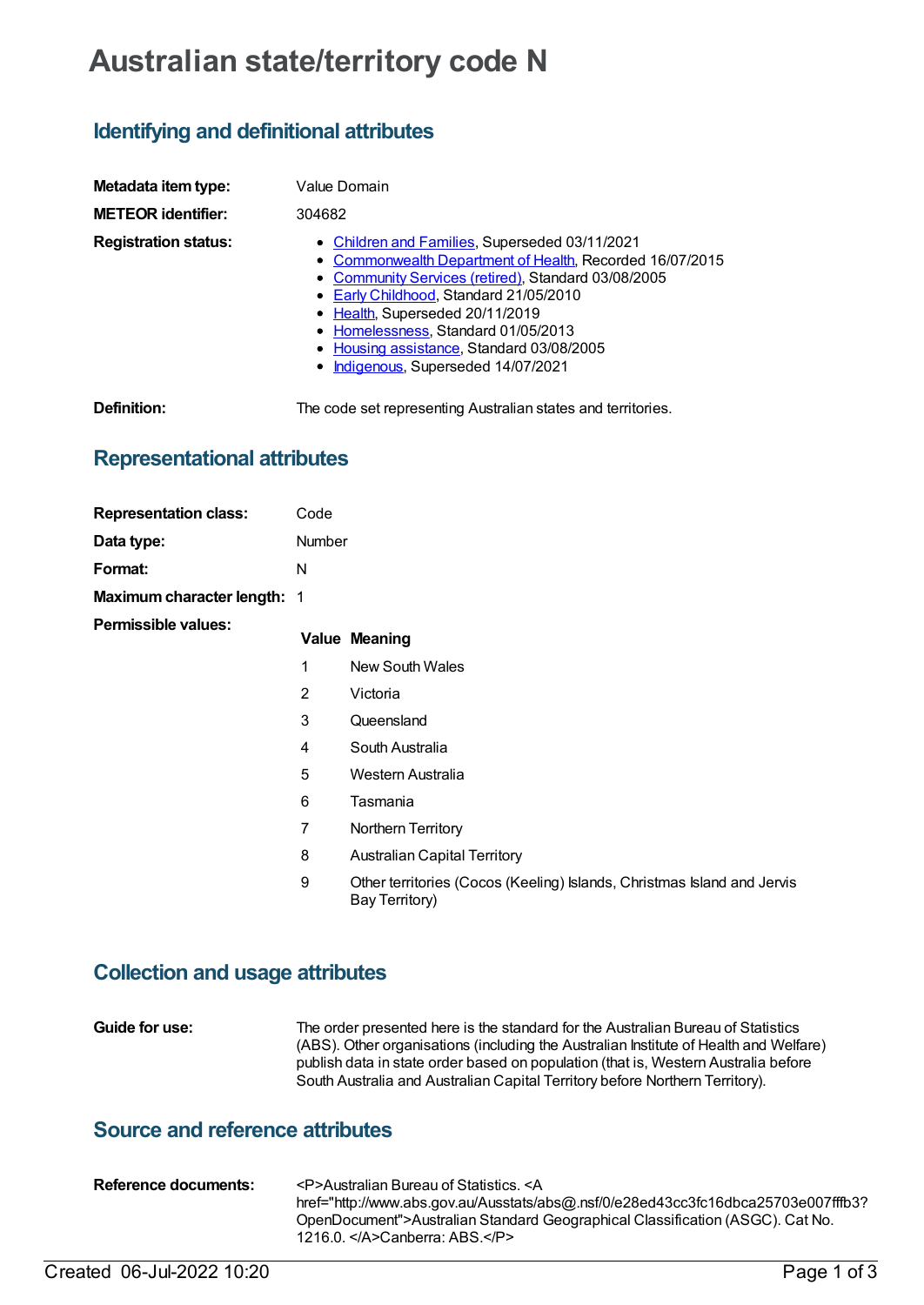## **Relational attributes**

#### **Related metadata references:**

See also [ACT-prioritised](https://meteor.aihw.gov.au/content/616563) Australian state/territory code AA[A]

[Commonwealth](https://meteor.aihw.gov.au/RegistrationAuthority/10) Department of Health, Standard 17/12/2015

See also [ACT-prioritised](https://meteor.aihw.gov.au/content/601033) Australian state/territory code N

• [Commonwealth](https://meteor.aihw.gov.au/RegistrationAuthority/10) Department of Health, Standard 14/10/2015

Has been superseded by **Australian [state/territory](https://meteor.aihw.gov.au/content/718228) code N** 

- [Children](https://meteor.aihw.gov.au/RegistrationAuthority/17) and Families, Standard 03/11/2021
- Elealth, Standard 20/11/2019
- [Indigenous](https://meteor.aihw.gov.au/RegistrationAuthority/6), Standard 14/07/2021
- Youth [Justice](https://meteor.aihw.gov.au/RegistrationAuthority/4), Standard 15/02/2022

Supersedes Australian [state/territory](https://meteor.aihw.gov.au/content/270941) code N

- [Community](https://meteor.aihw.gov.au/RegistrationAuthority/1) Services (retired), Superseded 08/12/2005
- [Health](https://meteor.aihw.gov.au/RegistrationAuthority/12), Superseded 08/12/2005

Supersedes Housing assistance Australian [state/territory](https://meteor.aihw.gov.au/content/270573) code (ASGC 2001) N

• Housing [assistance](https://meteor.aihw.gov.au/RegistrationAuthority/11), Superseded 03/08/2005